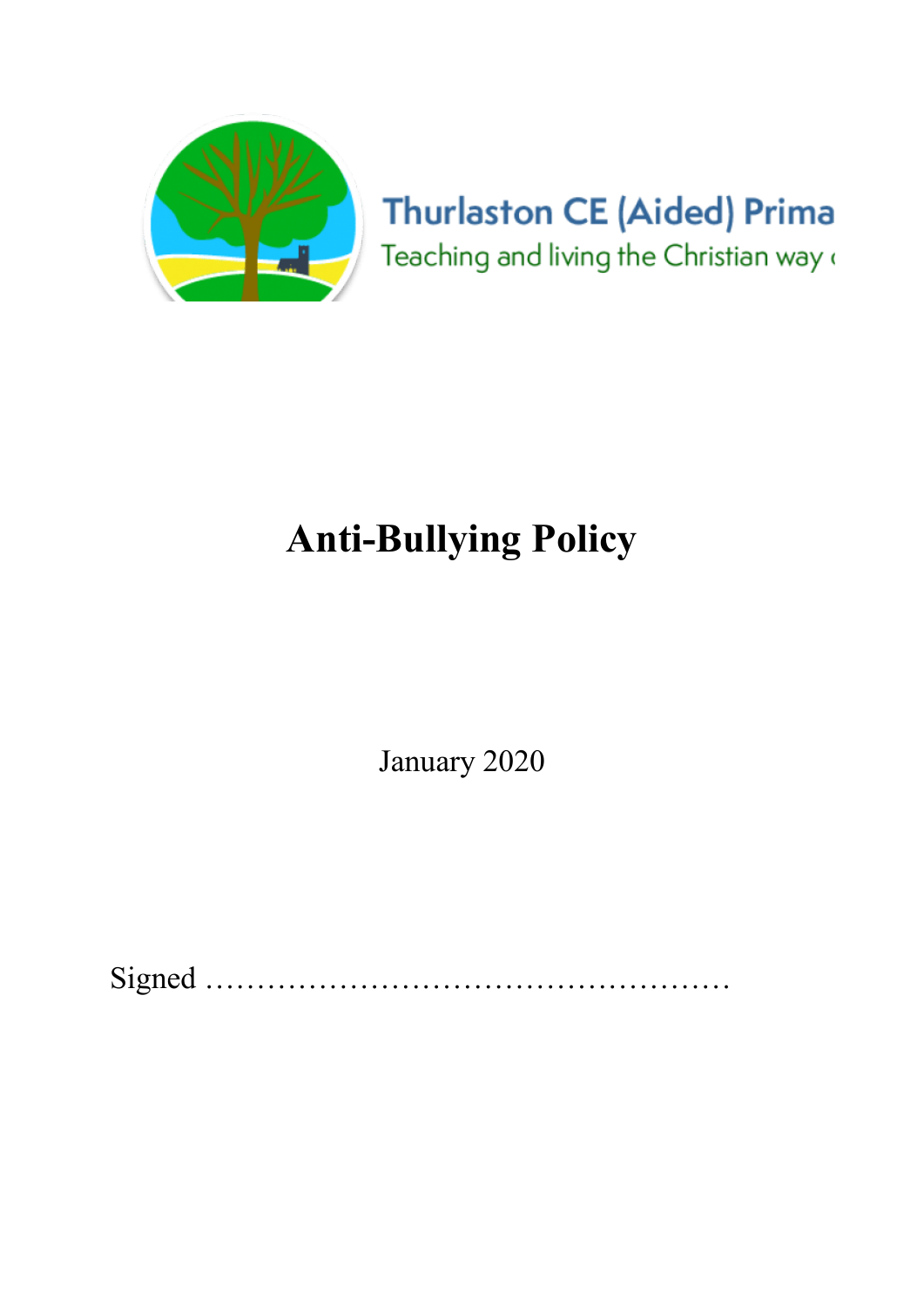This policy is written in line with our ethos and vision statement of Teaching and Living the Christian Way of Life. All people have an inherent worth and are precious. We all from time to time act unacceptably and should be forgiven and given the chance to change our ways. We promote the Christian values of friendship, justice, forgiveness, thankfulness, generosity, compassion, perseverance and trust.

### Principles:

Bullying of any kind, including cyber-bullying, is unacceptable within our school.

The school's positive behaviour policy sets out its key principles for the positive management of behaviour, in accordance with the school's mission statement. It states:

'Every child at the school has the right to feel safe and secure within their school environment so they are able to learn effectively and develop as individuals. Accordingly, each child has a responsibility to behave in a manner which ensures this both for themselves and others.'

Those principles central to this policy relate to respect for others and the encouragement of children to:

- empathise with others, and
- take responsibility for their actions and the consequences of these.

# What is bullying?

There is no legal definition of bullying.

However, it's usually defined as behaviour that is:

- repeated
- intended to hurt someone either physically or emotionally
- often aimed at certain groups, for example because of race, religion, gender or sexual orientation

#### Bullying can be:

- Emotional being unfriendly, excluding, tormenting (e.g. Hiding books, threatening gestures, etc.)
- Physical pushing, kicking, hitting, punching or use of violence.
- Racist racial taunts, graffiti, gestures, etc.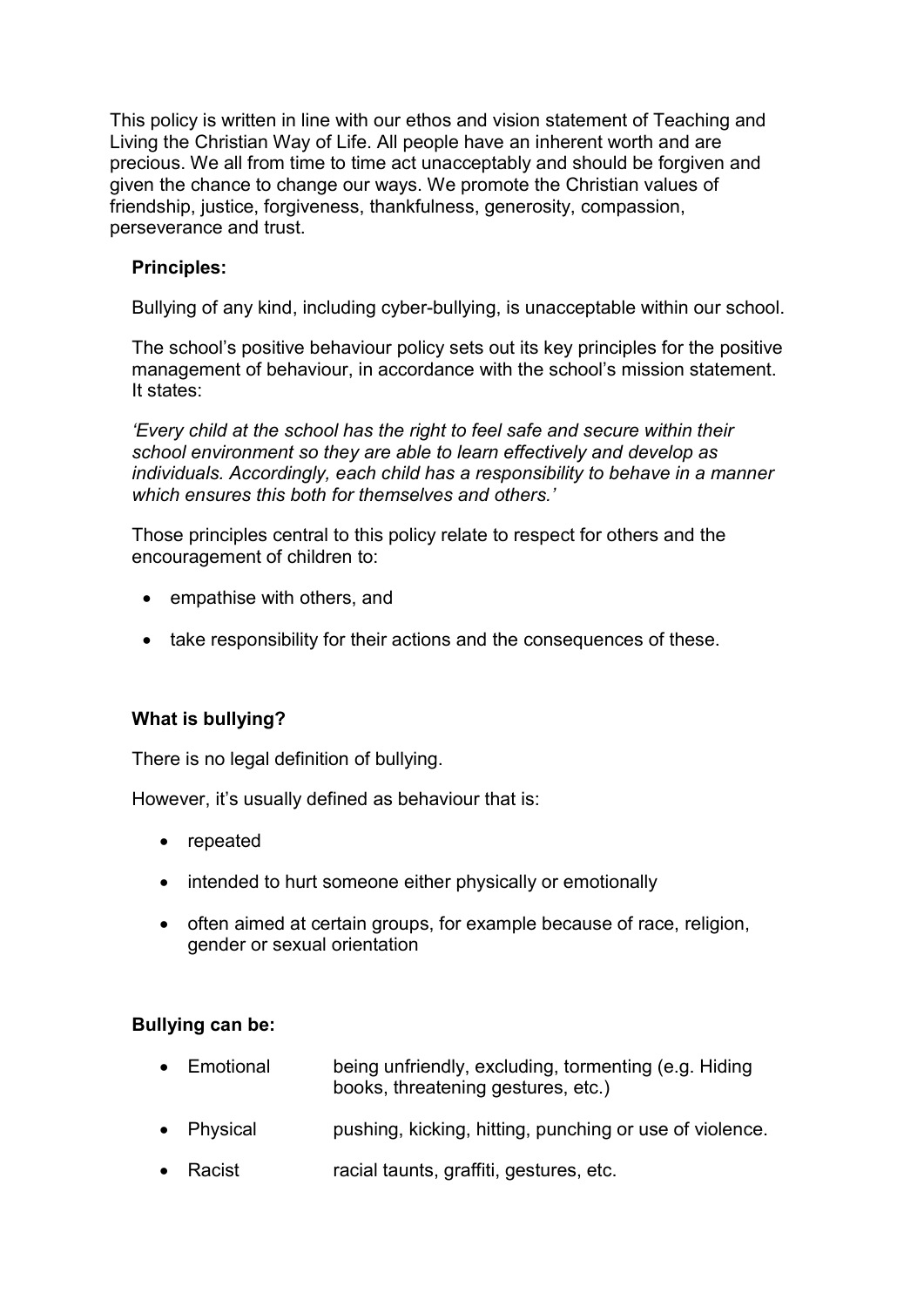- Sexual unwanted physical contact or sexually abusive comments
- Homophobic because of, or focussing on the issue of sexuality
- Verbal name calling, sarcasm, spreading rumours, teasing, etc.
- Cyber all areas of the internet, such as email and internet chatroom misuse; mobile threats by text messaging and calls; misuse of associated technology, ie camera and video facilities.

# Why is it important to deal with bullying?

Bullying hurts. No-one deserves to be a victim of bullying. Everybody has the right to be treated with respect. Pupils who are bullying need to learn different ways of behaving. Schools have a responsibility to respond promptly and effectively to issues of bullying.

#### Signs and Symptoms

A child may indicate by signs or behaviour that he or she is being bullied. Adults should be aware of these possible signs and that they should investigate if a child:

- is frightened of walking to or from school / begs to be driven to school
- changes in their usual routine
- is unwilling to go to school (school phobic) begins truanting
- becomes withdrawn, anxious, or lacking in confidence
- starts stammering
- attempts or threatens suicide or runs away
- cries themselves to sleep at night or has nightmares
- feels ill in the morning
- begins to do poorly in school work
- comes home with clothes torn or books damaged
- has possessions which are damaged or go "missing"
- asks for money or starts stealing money (to pay bully)
- has dinner or other monies continually "lost"
- has unexplained cuts or bruises
- comes home starving (money / lunch has been stolen)
- becomes aggressive, disruptive or unreasonable
- is bullying other children or siblings
- stops eating
- is frightened to say what's wrong
- gives improbable excuses for any of the above
- is afraid to use the internet or a mobile phone
- is nervous and jumpy when a cyber message is received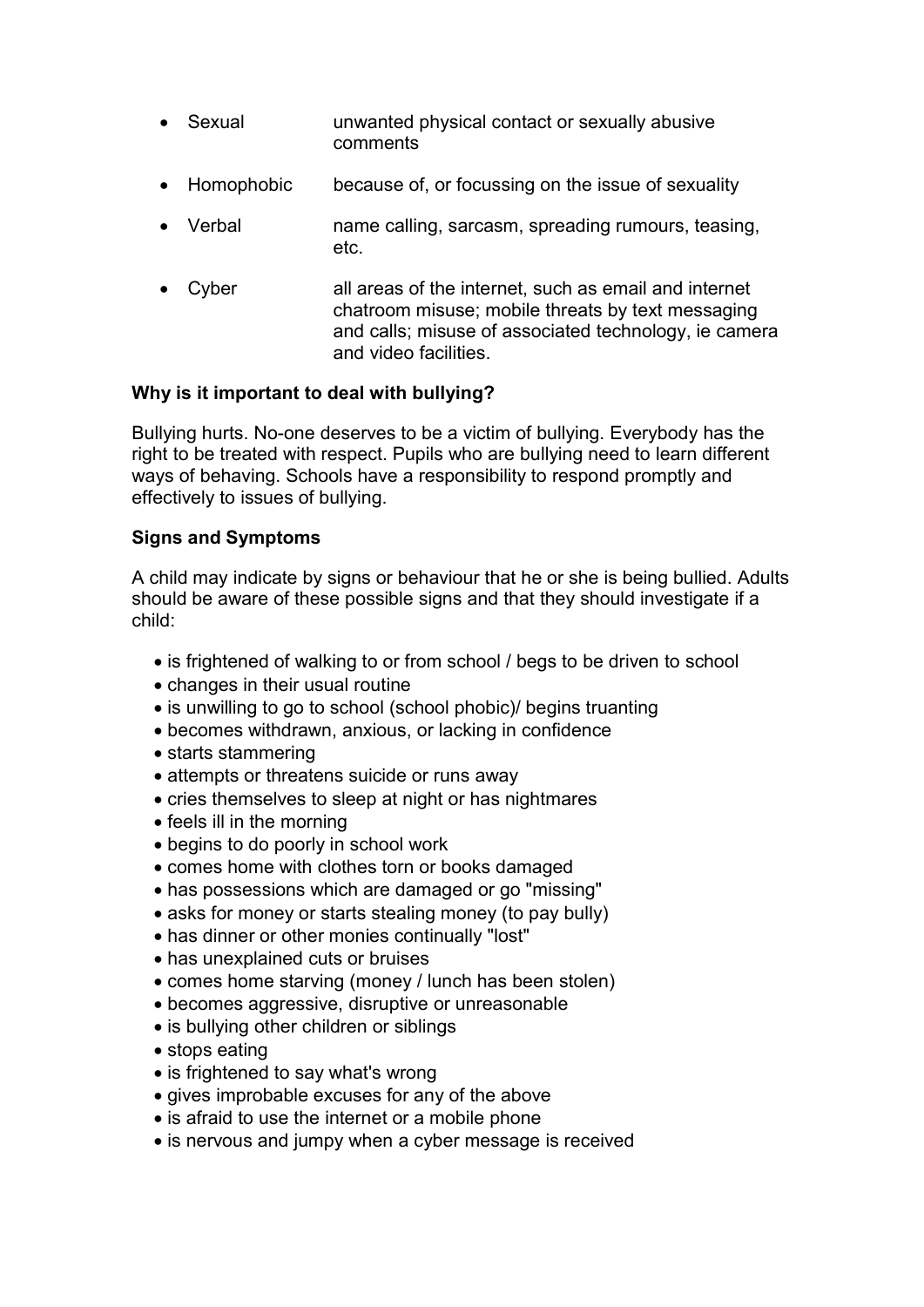These signs and behaviours could indicate other problems, but bullying should be considered a possibility and should be investigated.

# Dealing with Bullying

The school recognises that children who experience bullying need:

- to feel that they can approach or notify a member of staff and that, once they have done so, their situation will be dealt with:
	- promptly
	- supportively
	- sensitively
	- with consistency, and according to common procedures
	- to feel supported by the process adopted and by those helping them
	- to be able to express their feelings and be listened to
	- to have the situation closely and regularly monitored
	- to feel empowered to deal with the situation by developing skills.

The school believes that those who bully others need:

- the opportunity to consider and reflect upon their actions and the consequences of these
- the opportunity to take responsibility for their actions and make reparation for these

The school recognises that all too often, punitive approaches do not break the cycle of bullying as they do not encourage honesty or the active taking of responsibility to effect change. A 'no blame' problem-solving approach is therefore adopted.

- 1. Report bullying incidents to any member of staff.
- 2. Opportunities will be given to resolve the situation with all parties involved.
- 3. In cases of bullying, this will be recorded on an incident form.

4. The bullying behaviour or threats will be investigated and the bullying stopped quickly.

- 5. An attempt will be made to help the bully (bullies) change their behaviour
- 6. Outcomes may include some or all of :
	- promise not to do it again
	- say sorry
	- make friends
	- avoid each other
	- parents are invited in to discuss